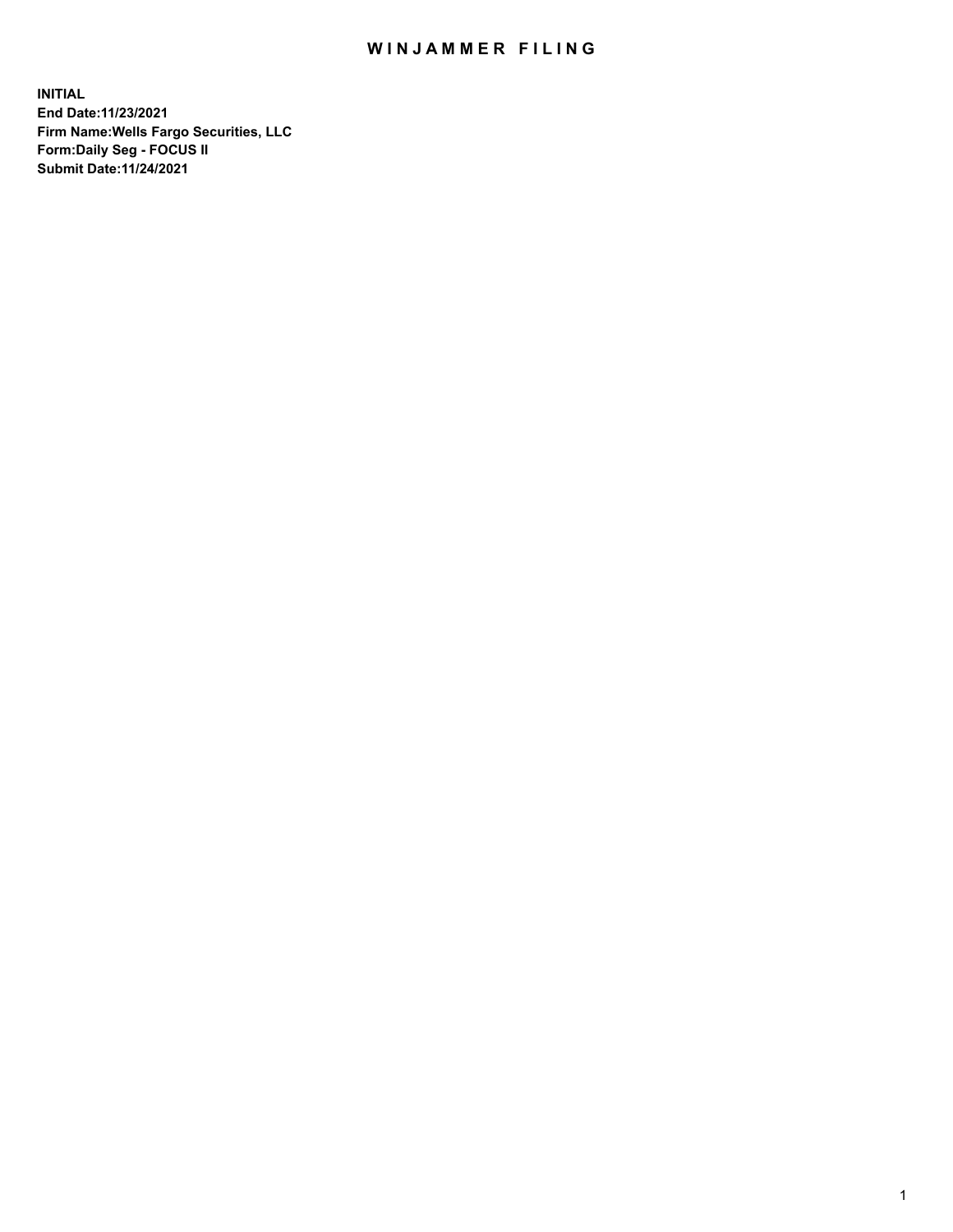**INITIAL End Date:11/23/2021 Firm Name:Wells Fargo Securities, LLC Form:Daily Seg - FOCUS II Submit Date:11/24/2021 Daily Segregation - Cover Page**

| Name of Company                                                                                                                                                                                                                                                                                                                | <b>Wells Fargo Securities LLC</b>                             |
|--------------------------------------------------------------------------------------------------------------------------------------------------------------------------------------------------------------------------------------------------------------------------------------------------------------------------------|---------------------------------------------------------------|
| <b>Contact Name</b>                                                                                                                                                                                                                                                                                                            | <b>James Gnall</b>                                            |
| <b>Contact Phone Number</b>                                                                                                                                                                                                                                                                                                    | 917-699-6822                                                  |
| <b>Contact Email Address</b>                                                                                                                                                                                                                                                                                                   | james.w.gnall@wellsfargo.com                                  |
| FCM's Customer Segregated Funds Residual Interest Target (choose one):<br>a. Minimum dollar amount: ; or<br>b. Minimum percentage of customer segregated funds required:% ; or<br>c. Dollar amount range between: and; or<br>d. Percentage range of customer segregated funds required between:% and%.                         | 125,000,000<br><u>0</u><br>0 <sub>0</sub><br>0 <sub>0</sub>   |
| FCM's Customer Secured Amount Funds Residual Interest Target (choose one):<br>a. Minimum dollar amount: ; or<br>b. Minimum percentage of customer secured funds required:%; or<br>c. Dollar amount range between: and; or<br>d. Percentage range of customer secured funds required between:% and%.                            | 35,000,000<br>$\overline{\mathbf{0}}$<br>00<br>0 <sub>0</sub> |
| FCM's Cleared Swaps Customer Collateral Residual Interest Target (choose one):<br>a. Minimum dollar amount: ; or<br>b. Minimum percentage of cleared swaps customer collateral required:% ; or<br>c. Dollar amount range between: and; or<br>d. Percentage range of cleared swaps customer collateral required between:% and%. | 360,000,000<br><u>0</u><br>00<br>00                           |

Attach supporting documents CH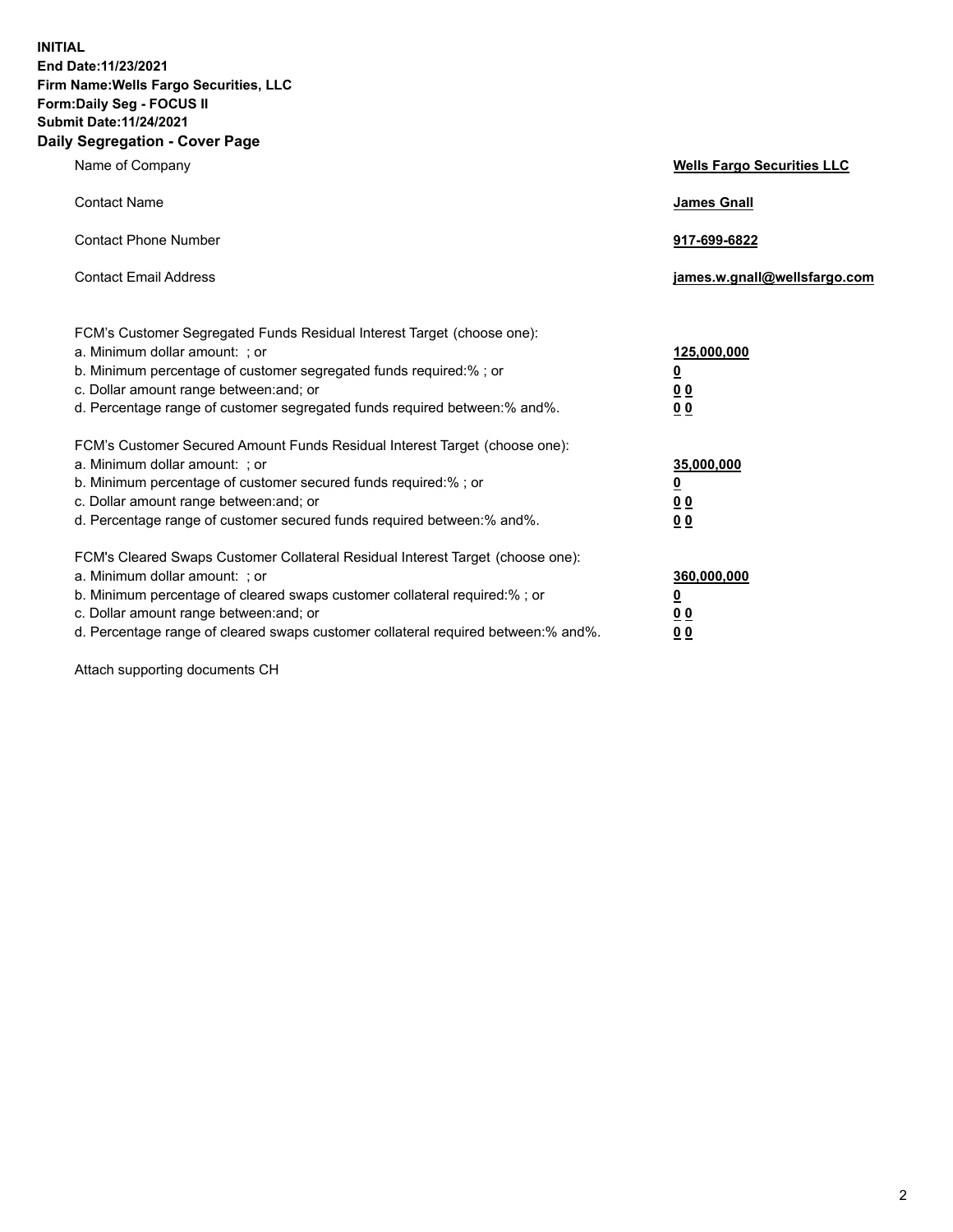## **INITIAL End Date:11/23/2021 Firm Name:Wells Fargo Securities, LLC Form:Daily Seg - FOCUS II Submit Date:11/24/2021**

## **Daily Segregation - Secured Amounts**

|     | Foreign Futures and Foreign Options Secured Amounts                                         |                                |
|-----|---------------------------------------------------------------------------------------------|--------------------------------|
|     | Amount required to be set aside pursuant to law, rule or regulation of a foreign            | $0$ [7305]                     |
|     | government or a rule of a self-regulatory organization authorized thereunder                |                                |
| 1.  | Net ledger balance - Foreign Futures and Foreign Option Trading - All Customers             |                                |
|     | A. Cash                                                                                     | 113,202,239 [7315]             |
|     | B. Securities (at market)                                                                   | 186,892,089 [7317]             |
| 2.  | Net unrealized profit (loss) in open futures contracts traded on a foreign board of trade   | 158,209,320 [7325]             |
| 3.  | Exchange traded options                                                                     |                                |
|     | a. Market value of open option contracts purchased on a foreign board of trade              | $0$ [7335]                     |
|     | b. Market value of open contracts granted (sold) on a foreign board of trade                | $0$ [7337]                     |
| 4.  | Net equity (deficit) (add lines 1. 2. and 3.)                                               | 458,303,648 [7345]             |
| 5.  | Account liquidating to a deficit and account with a debit balances - gross amount           | 48,269,400 [7351]              |
|     | Less: amount offset by customer owned securities                                            | -48,268,769 [7352] 631 [7354]  |
| 6.  | Amount required to be set aside as the secured amount - Net Liquidating Equity              | 458,304,279 [7355]             |
|     | Method (add lines 4 and 5)                                                                  |                                |
| 7.  | Greater of amount required to be set aside pursuant to foreign jurisdiction (above) or line | 458,304,279 [7360]             |
|     | 6.                                                                                          |                                |
|     | FUNDS DEPOSITED IN SEPARATE REGULATION 30.7 ACCOUNTS                                        |                                |
| 1.  | Cash in banks                                                                               |                                |
|     | A. Banks located in the United States                                                       | 70,948,316 [7500]              |
|     | B. Other banks qualified under Regulation 30.7                                              | 148,410,299 [7520] 219,358,615 |
|     |                                                                                             | [7530]                         |
| 2.  | Securities                                                                                  |                                |
|     | A. In safekeeping with banks located in the United States                                   | 120,225,729 [7540]             |
|     | B. In safekeeping with other banks qualified under Regulation 30.7                          | 0 [7560] 120,225,729 [7570]    |
| 3.  | Equities with registered futures commission merchants                                       |                                |
|     | A. Cash                                                                                     | -24,677,448 [7580]             |
|     | <b>B.</b> Securities                                                                        | 86,675,861 [7590]              |
|     | C. Unrealized gain (loss) on open futures contracts                                         | 68,790,694 [7600]              |
|     | D. Value of long option contracts                                                           | $0$ [7610]                     |
|     | E. Value of short option contracts                                                          | 0 [7615] 130,789,107 [7620]    |
| 4.  | Amounts held by clearing organizations of foreign boards of trade                           |                                |
|     | A. Cash                                                                                     | $0$ [7640]                     |
|     | <b>B.</b> Securities                                                                        | $0$ [7650]                     |
|     | C. Amount due to (from) clearing organization - daily variation                             | $0$ [7660]                     |
|     | D. Value of long option contracts                                                           | $0$ [7670]                     |
|     | E. Value of short option contracts                                                          | 0 [7675] 0 [7680]              |
| 5.  | Amounts held by members of foreign boards of trade                                          |                                |
|     | A. Cash                                                                                     | -99,420,137 [7700]             |
|     | <b>B.</b> Securities                                                                        | 215,088,343 [7710]             |
|     | C. Unrealized gain (loss) on open futures contracts                                         | 39,452,742 [7720]              |
|     | D. Value of long option contracts                                                           | $0$ [7730]                     |
|     | E. Value of short option contracts                                                          | 0 [7735] 155,120,948 [7740]    |
| 6.  | Amounts with other depositories designated by a foreign board of trade                      | $0$ [7760]                     |
| 7.  | Segregated funds on hand                                                                    | $0$ [7765]                     |
| 8.  | Total funds in separate section 30.7 accounts                                               | 625,494,399 [7770]             |
| 9.  | Excess (deficiency) Set Aside for Secured Amount (subtract line 7 Secured Statement         | 167,190,120 [7380]             |
|     | Page 1 from Line 8)                                                                         |                                |
| 10. | Management Target Amount for Excess funds in separate section 30.7 accounts                 | 35,000,000 [7780]              |

11. Excess (deficiency) funds in separate 30.7 accounts over (under) Management Target **132,190,120** [7785]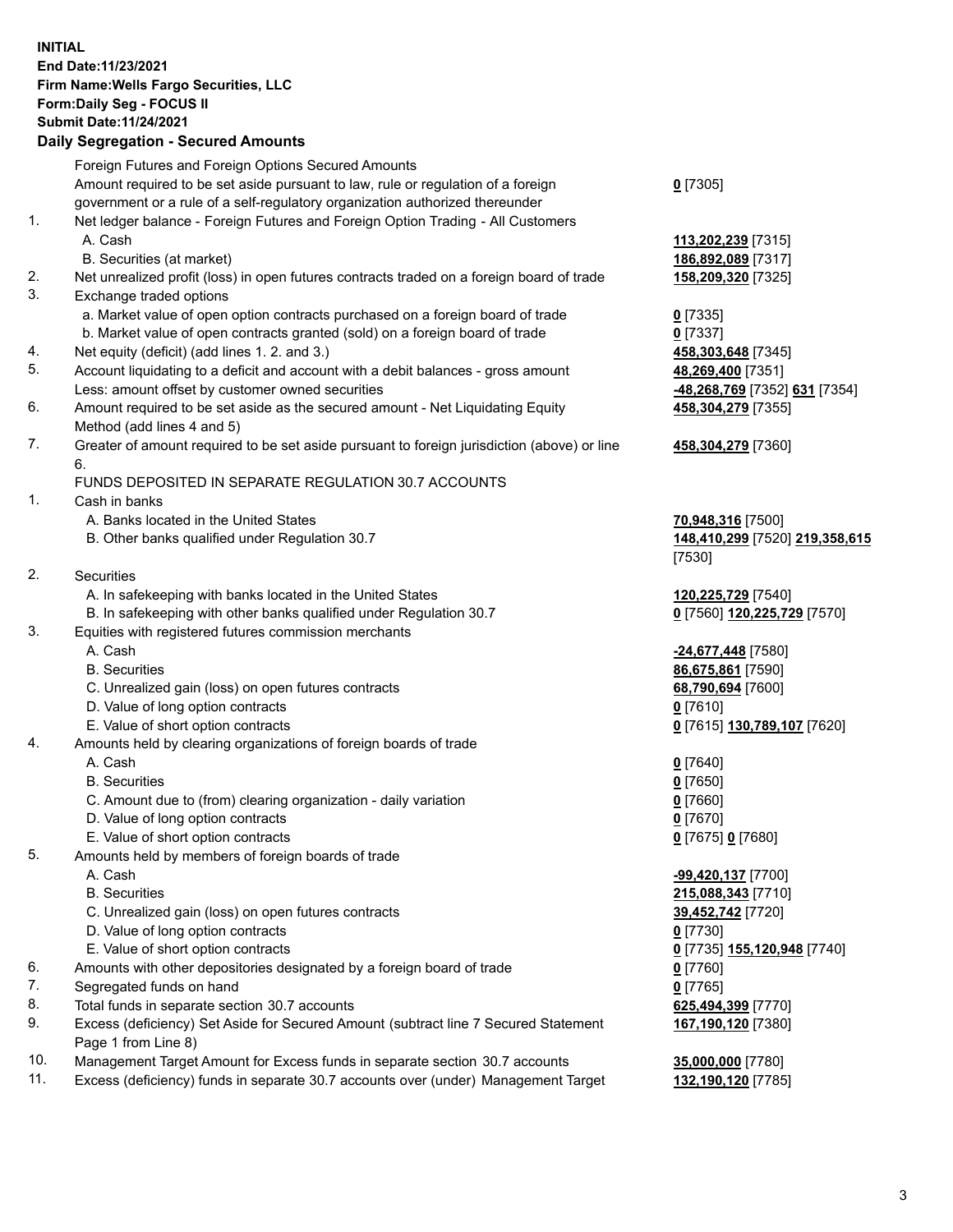**INITIAL End Date:11/23/2021 Firm Name:Wells Fargo Securities, LLC Form:Daily Seg - FOCUS II Submit Date:11/24/2021**

## **Daily Segregation - Segregation Statement**

SEGREGATION REQUIREMENTS(Section 4d(2) of the CEAct)

| 1.  | Net ledger balance                                                                  |                              |
|-----|-------------------------------------------------------------------------------------|------------------------------|
|     | A. Cash                                                                             | 2,984,506,516 [7010]         |
|     | B. Securities (at market)                                                           | 1,823,267,678 [7020]         |
| 2.  | Net unrealized profit (loss) in open futures contracts traded on a contract market  | 291,027,569 [7030]           |
| 3.  | Exchange traded options                                                             |                              |
|     |                                                                                     |                              |
|     | A. Add market value of open option contracts purchased on a contract market         | 1,894,401,716 [7032]         |
|     | B. Deduct market value of open option contracts granted (sold) on a contract market | -1,928,966,651 [7033]        |
| 4.  | Net equity (deficit) (add lines 1, 2 and 3)                                         | 5,064,236,828 [7040]         |
| 5.  | Accounts liquidating to a deficit and accounts with                                 |                              |
|     | debit balances - gross amount                                                       | 61,191,461 [7045]            |
|     | Less: amount offset by customer securities                                          | -57,656,581 [7047] 3,534,880 |
|     |                                                                                     | [7050]                       |
| 6.  | Amount required to be segregated (add lines 4 and 5)                                | 5,067,771,708 [7060]         |
|     | FUNDS IN SEGREGATED ACCOUNTS                                                        |                              |
| 7.  | Deposited in segregated funds bank accounts                                         |                              |
|     | A. Cash                                                                             | 176,167,181 [7070]           |
|     | B. Securities representing investments of customers' funds (at market)              | 665,248,965 [7080]           |
|     | C. Securities held for particular customers or option customers in lieu of cash (at | 107,871,642 [7090]           |
|     | market)                                                                             |                              |
| 8.  | Margins on deposit with derivatives clearing organizations of contract markets      |                              |
|     | A. Cash                                                                             | 2,760,373,592 [7100]         |
|     | B. Securities representing investments of customers' funds (at market)              | 299,139,360 [7110]           |
|     | C. Securities held for particular customers or option customers in lieu of cash (at | 1,715,396,036 [7120]         |
|     | market)                                                                             |                              |
| 9.  | Net settlement from (to) derivatives clearing organizations of contract markets     | -142,082,099 [7130]          |
| 10. | Exchange traded options                                                             |                              |
|     | A. Value of open long option contracts                                              | 1,894,401,716 [7132]         |
|     | B. Value of open short option contracts                                             | -1,928,966,651 [7133]        |
| 11. | Net equities with other FCMs                                                        |                              |
|     | A. Net liquidating equity                                                           | $0$ [7140]                   |
|     | B. Securities representing investments of customers' funds (at market)              | $0$ [7160]                   |
|     | C. Securities held for particular customers or option customers in lieu of cash (at | $0$ [7170]                   |
|     | market)                                                                             |                              |
| 12. | Segregated funds on hand                                                            | $0$ [7150]                   |
| 13. | Total amount in segregation (add lines 7 through 12)                                | 5,547,549,742 [7180]         |
| 14. | Excess (deficiency) funds in segregation (subtract line 6 from line 13)             | 479,778,034 [7190]           |
| 15. | Management Target Amount for Excess funds in segregation                            | 125,000,000 [7194]           |
| 16. | Excess (deficiency) funds in segregation over (under) Management Target Amount      | 354,778,034 [7198]           |
|     | <b>Excess</b>                                                                       |                              |
|     |                                                                                     |                              |